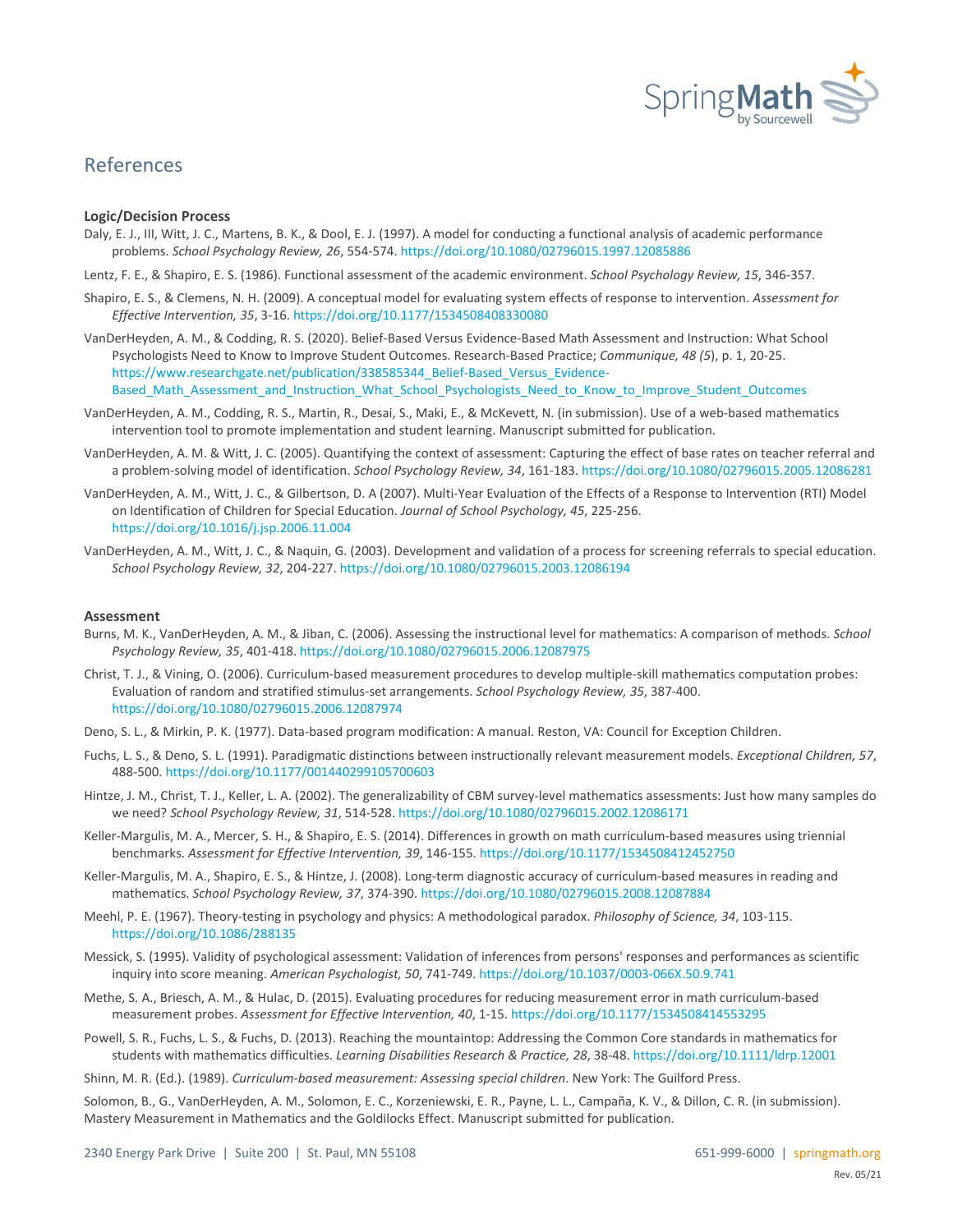

- Solomon, B. G., Payne, L. L., Campana, K. V., Marr, E. A., Battista, C., Silva, A., & Dawes, J. M. (2020). Precision of single-skill math CBM timeseries data: The effect of probe stratification and set size. *Journal of Psychoeducational Assessment, 38*, 724-739. <https://doi.org/10.1177/0734282919894096>
- VanDerHeyden, A. M. (2011). Technical adequacy of RtI decisions. *Exceptional Children, 77*, 335-350. <https://doi.org/10.1177/001440291107700305>
- VanDerHeyden, A. M. (2010). Determining early mathematical risk: Ideas for extending the research. *School Psychology Review, 39*, 196-202[. https://doi.org/10.1080/02796015.2010.12087773](https://doi.org/10.1080/02796015.2010.12087773)
- VanDerHeyden, A. M. (2013). Universal screening may not be for everyone: Using a threshold model as a smarter way to determine risk. *School Psychology Review, 42*, 402-414[. https://doi.org/10.1080/02796015.2013.12087462](https://doi.org/10.1080/02796015.2013.12087462)
- VanDerHeyden, A. M., & Broussard, C. (2019). Construction and Examination of Math Subskill Mastery Measures. Advance Online Publication. *Assessment for Effective Intervention*[. https://doi.org/10.1177/1534508419883947](https://doi.org/10.1177/1534508419883947)
- VanDerHeyden, A. M., Broussard, C., & Burns, M. K. (2019). Classification agreement for gated screening in mathematics: Subskill mastery measurement and classwide intervention. *Assessment for Effective Intervention*. Advance Online Publication. <https://doi.org/10.1177/1534508419882484>
- VanDerHeyden, A. M., Broussard, C., Snyder, P., George, J., LaFleur, S. M., Williams, C. (2011). Measurement of kindergartners' understanding of early mathematical concepts. *School Psychology Review, 40*, 296-305. <https://doi.org/10.1080/02796015.2011.12087719>
- VanDerHeyden, A. M., & Burns, M. K. (2008). Examination of the utility of various measures of mathematics proficiency. *Assessment for Effective Intervention, 33*, 215-224[. https://doi.org/10.1177/1534508407313482](https://doi.org/10.1177/1534508407313482)
- VanDerHeyden, A. M., & Burns, M. K. (2009). Performance indicators in math: Implications for brief experimental analysis of academic performance. *Journal of Behavioral Education, 18*, 71-91[. https://doi.org/10.1007/s10864-009-9081-x](https://doi.org/10.1007/s10864-009-9081-x)
- VanDerHeyden, A. M., Codding, R., Martin, R. (2017). Relative value of common screening measures in mathematics. *School Psychology Review, 46*, 65-87[. https://doi.org/10.17105/SPR46-1.65-87](https://doi.org/10.17105/SPR46-1.65-87)
- VanDerHeyden, A. M., Codding, R., Solomon, B., & Chehayeb, R. (in submission). The reliability of virtual CBMs for simple and complex operations in mathematics. Manuscript submitted for publication.
- VanDerHeyden, A. M. & Witt, J. C. (2005). Quantifying the context of assessment: Capturing the effect of base rates on teacher referral and a problem-solving model of identification. *School Psychology Review, 34*, 161-183[. https://doi.org/10.1080/02796015.2005.12086281](https://doi.org/10.1080/02796015.2005.12086281)
- VanDerHeyden, A. M., Witt, J. C., Naquin, G., Noell, G. (2001). The reliability and validity of curriculum-based measurement readiness probes for kindergarten students. *School Psychology Review, 30*, 363-382[. https://doi.org/10.1080/02796015.2001.12086121](https://doi.org/10.1080/02796015.2001.12086121)

# **Intervention**

- Bryant, D. P., Bryant, B. R., Gersten, R. M., Scammacca, N. N., Funk, C., Winter, A. J., Shih, M., & Pool, C. (2008). The effects of tier 2 intervention on the mathematics performance on first-grade students who are at risk for mathematics difficulties. *Learning Disability Quarterly, 31*, 47 - 63.<https://doi.org/10.2307/20528817>
- Burns, M. K., Codding, R. S., Boice, C. H., & Lukito, G. (2010). Meta-analysis of acquisition and fluency math interventions with instructional and frustration level skills: Evidence for a skill-by-treatment interaction. *School Psychology Review, 39*, 69-83. <https://doi.org/10.1080/02796015.2010.12087791>
- Burns, M. K., Riley-Tilman, T. C., & VanDerHeyden, A. M. (2012). *RTI Applications, Volume 1. Academic and Behavioral Interventions*. New York: Guilford. (226 pp.)

[https://www.researchgate.net/publication/313561750\\_RTI\\_Applications\\_Volume\\_1\\_Academic\\_and\\_Behavioral\\_Interventions](https://www.researchgate.net/publication/313561750_RTI_Applications_Volume_1_Academic_and_Behavioral_Interventions)

- Burns, M. K., VanDerHeyden, A. M., & Jiban, C. (2006). Assessing the instructional level for mathematics: A comparison of methods. *School Psychology Review, 35*, 401-418. <https://doi.org/10.1080/02796015.2006.12087975>
- Fuchs, L. S., Fuchs, D., Hamlett, C. L., & Stecker, P. M. (1991). Effects of curriculum-based measurement and consultation on teacher planning and student achievement in mathematics operations. *American Educational Research Journal, 28*, 617-641. <https://doi.org/10.3102/00028312028003617>
- Fuchs, L. S., Schumacher, R. F., Long, J., Namkung, J., Hamlett, C. L.,Cirino, P. T., Jordan, N. C., Siegler, R., Gersten, R., Changas, P. (2013). Improving at-risk learners' understanding of fractions. *Journal of Educational Psychology, 105*, 683-700. <https://doi.org/10.1037/a0032446>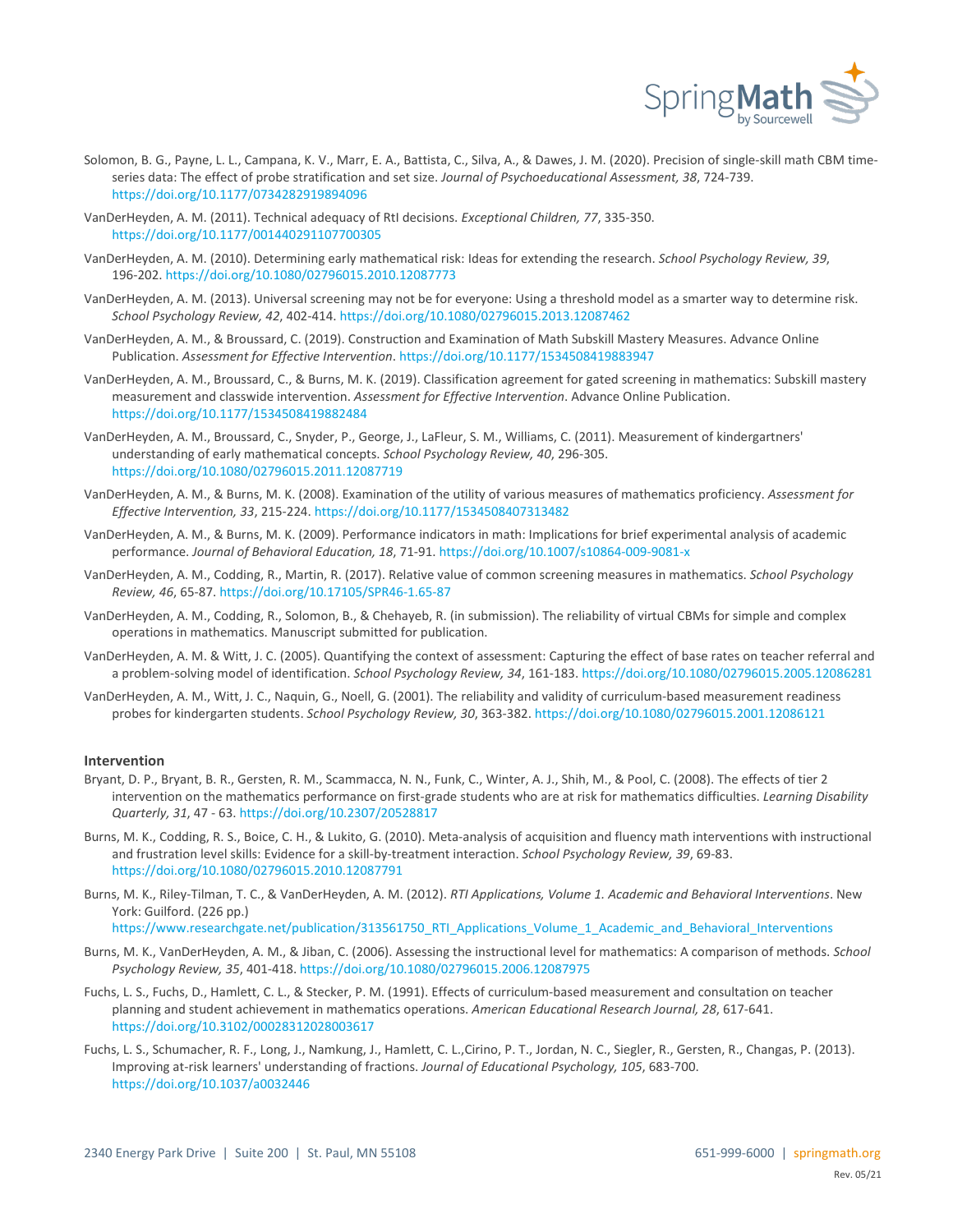

- Gersten, R., Chard, D. J., Jayanthi, M., Baker, S. K., Morphy, P., & Flojo, J. (2009). Mathematics instruction for students with learning disabilities: A meta-analysis of instructional components. *Review of Educational Research, 79*, 1202-1242. <https://doi.org/10.3102/0034654309334431>
- Greenwood, C. R. (1991). Longitudinal analysis of time, engagement, and achievement in at-risk versus non-risk students. *Exceptional Children, 57*, 521-535[. https://doi.org/10.1177/001440299105700606](https://doi.org/10.1177/001440299105700606)
- Haring, N. G., & Eaton, M. D. (1978). Systematic instructional procedures: An instructional hierarchy. In N. G. Haring, T. C. Lovitt, M. D. Eaton, & C. L. Hansen (Eds.), *The fourth R: Research in the classroom* (pp. 23-40). Columbus, OH: Merrill.
- Harniss, M. K., Stein, M., & Carnine, D. (2002). Promoting Mathematics Achievement. In M. R. Shinn, H. M. Walker & G. Stoner (Eds.), *Interventions for academic and behavior problems II: Preventive and remedial approaches* (pp. 571-587). Washington, DC: National Association of School Psychologists.
- Jordan, N. C., Kaplan, D., Ramineni, C., & Locuniak, M. N. (2009). Early math matters: Kindergarten number competence and later mathematics outcomes. *Developmental Psychology, 45*, 850-867[. https://doi.org/10.1037/a0014939](https://doi.org/10.1037/a0014939)
- Joseph, L. M., Konrad, M., Cates, G., Vajcner, T., Eveleigh, E., & Fishley, K. M. (2012). A meta-analytic review of the cover-copy-compare and variations of this self-management procedure. *Psychology in the Schools, 49*, 122-136[. https://doi.org/10.1002/pits.20622](https://doi.org/10.1002/pits.20622)
- Koon, S., & Davis, M. (2019). Math course sequences in grades 6-11 and math achievement in Mississippi (REL 2019-007). Washington, DC: U.S. Department of Education, Institute of Education Sciences, National Center for Education Evaluation and Regional Assistance, Regional Educational Laboratory Southeast. Retrieved fro[m http://ies.ed.gov/ncee/edlabs](http://ies.ed.gov/ncee/edlabs%09)
- Mayfield, K. H., & Chase, P. N. (2002). The effects of cumulative practice on mathematics problem solving. *Journal of Applied Behavior Analysis, 35*, 105-123[. https://doi.org/10.1901/jaba.2002.35-105](https://doi.org/10.1901/jaba.2002.35-105)
- National Mathematics Advisory Panel (2008). *Foundations for Success: The Final Report of the National Mathematics Advisory Panel,* U.S. Department of Education: Washington, DC.
- National Research Council. (2001). *Adding it up: Helping children learn mathematics*. J. Kilpatrick, J. Swafford, & B. Findell (Eds.). Mathematics Learning Study Committee, Center for Education, Division of Behavioral and Social Sciences and Education. Washington, DC: National Academy Press.
- Rittle-Johnson, B. (2017). Developing mathematics knowledge. *Child Development Perspectives, 11*, 184-190. <https://doi.org/10.1111/cdep.12229>
- Rittle-Johnson, B., Schneider, M., & Star, J. (2015). Not a one-way street: Bidirectional relations between procedural and conceptual knowledge of mathematics. *Educational Psychology Review, 27*, 587-597[. https://doi.org/10.1007/s10648-015-9302-x](https://doi.org/10.1007/s10648-015-9302-x)
- Schneider, M., Star, J. R., & Rittle-Johnson, B. (2011). Relations among conceptual knowledge, procedural knowledge, and procedural flexibility in two samples differing in prior knowledge. *Developmental Psychology, 47*, 1525-1538[. https://doi.org/10.1037/a0024997](https://doi.org/10.1037/a0024997)
- Siegler, R. S., Fazio, L. K., Bailey, D. H., & Zhou, X. (2012). Fractions: The new frontier for theories of numerical development. *Trends in Cognitive Sciences*, 1-7. <https://doi.org/10.1016/j.tics.2012.11.004>
- Skinner, C. H., Turco, T. L., Beatty, K. L., & Rasavage, C. (1989). Cover, copy, and compare: A method for increasing multiplication performance. *School Psychology Review, 18*, 412-420[. https://doi.org/10.1080/02796015.1989.12085436](https://doi.org/10.1080/02796015.1989.12085436)
- Star, J. (2005). Reconceptualizing procedural knowledge. *Journal for Research in Mathematics Education, 36*, 404-411.
- VanDerHeyden, A. M., & Burns, M. K. (2005). Using curriculum-based assessment and curriculum-based measurement to guide elementary mathematics instruction: Effect on individual and group accountability scores. *Assessment for Effective Intervention, 30*, 15-31. <https://doi.org/10.1177/073724770503000302>
- VanDerHeyden, A. M. & Codding, R. (2015). Practical effects of classwide mathematics intervention. *School Psychology Review, 44*, 169-190. <https://doi.org/10.17105/spr-13-0087.1>
- VanDerHeyden, A. M., McLaughlin, T., Algina, J., & Snyder, P. (2012). Randomized evaluation of a supplemental grade-wide mathematics intervention. *American Education Research Journal, 49,* 1251-1284[. https://doi.org/10.3102/0002831212462736](https://doi.org/10.3102/0002831212462736)
- VanDerHeyden, A. M., Witt, J. C., & Gilbertson, D. A (2007). Multi-Year Evaluation of the Effects of a Response to Intervention (RTI) Model on Identification of Children for Special Education. *Journal of School Psychology, 45*, 225-256. <https://doi.org/10.1016/j.jsp.2006.11.004>
- Wu, H. (1999). Basic skills versus conceptual understanding: A bogus dichotomy in mathematics education. *American Educator, Fall 1999*, 1-7.